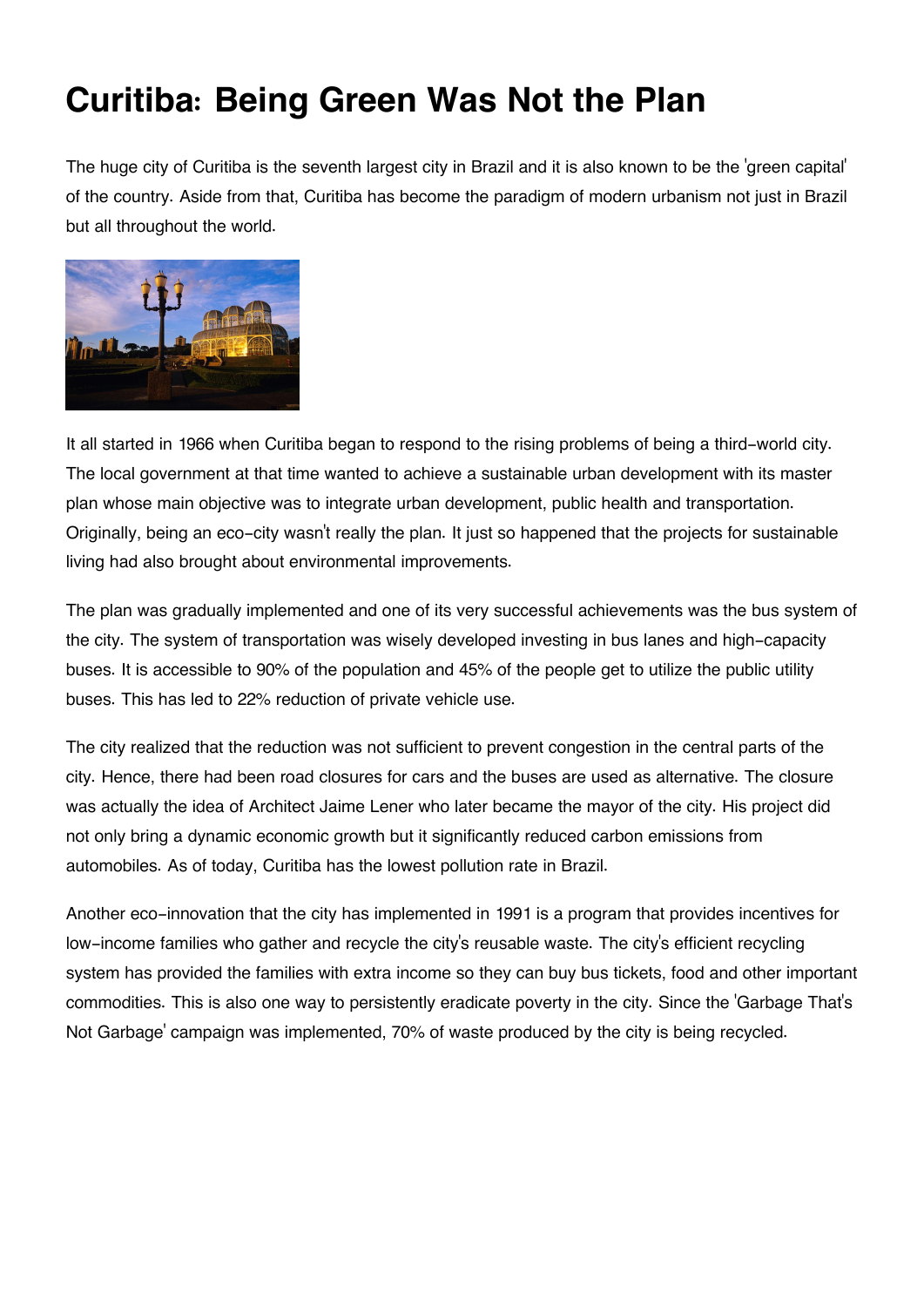

Curitiba has literally taken the name as a 'green city'. In fact, there had already been millions of trees along the highways planted to reduce natural flooding and to serve as air cleaners. The city also established man-made forests and parks in the city center. Something very special about the parks is that parts of them used to be mines. One of them is the Tangua Park which is actually a complex of destructive quarries. Before the inauguration of Tangua Park in 1996, other re-utilized urban spaces were already established such as the Barigui Park and Tingui Park. These parks were established as part of the conservation of the Barigui River. Curitiba has a total of 28 parks with botanical gardens.

Curitiba also implemented the 52 m2 green space for each individual living in the city; very far from 1 m2 back in the year 1970. The city also removes property tax for landowners who maintain 70%-100% of their land as forests.

Curitiba has truly gone a long way as an eco-city. The world today recognizes Curitiba as the best example of urban planning worldwide. During the Habitat II Summit of city mayors urban planners held in Istanbul, Curitiba City was named as the 'most innovative city' when it comes to industrialization and preservation. Curitiba was also recommended by UNESCO as a model city for the reconstruction of the cities in Afghanistan. In 2007, the city reached the 3rd position in the list of 'Top 15 Green Cities' next to Reykjavik in Iceland and Portland, Oregon in the U.S.A. The city was also given the Global Sustainable Cities Award for their perseverance to consistently maintain careful urban city planning with regards to the policies and programs as well as with the implementation procedures. Those are just few of the acknowledgements that prove how successful Curitiba City came to be.



As parts of the city's future plans, the city would like to continuously educate younger generation about the importance of taking care of environment while also considering sustainability and quality of living. The government understands very well that the young generation must be aware of these environmental issues as early as now for they behold the future of the city. The goal of the city for the future is not to gain more awards but rather to persistently improve the lives of all the people in the city without putting